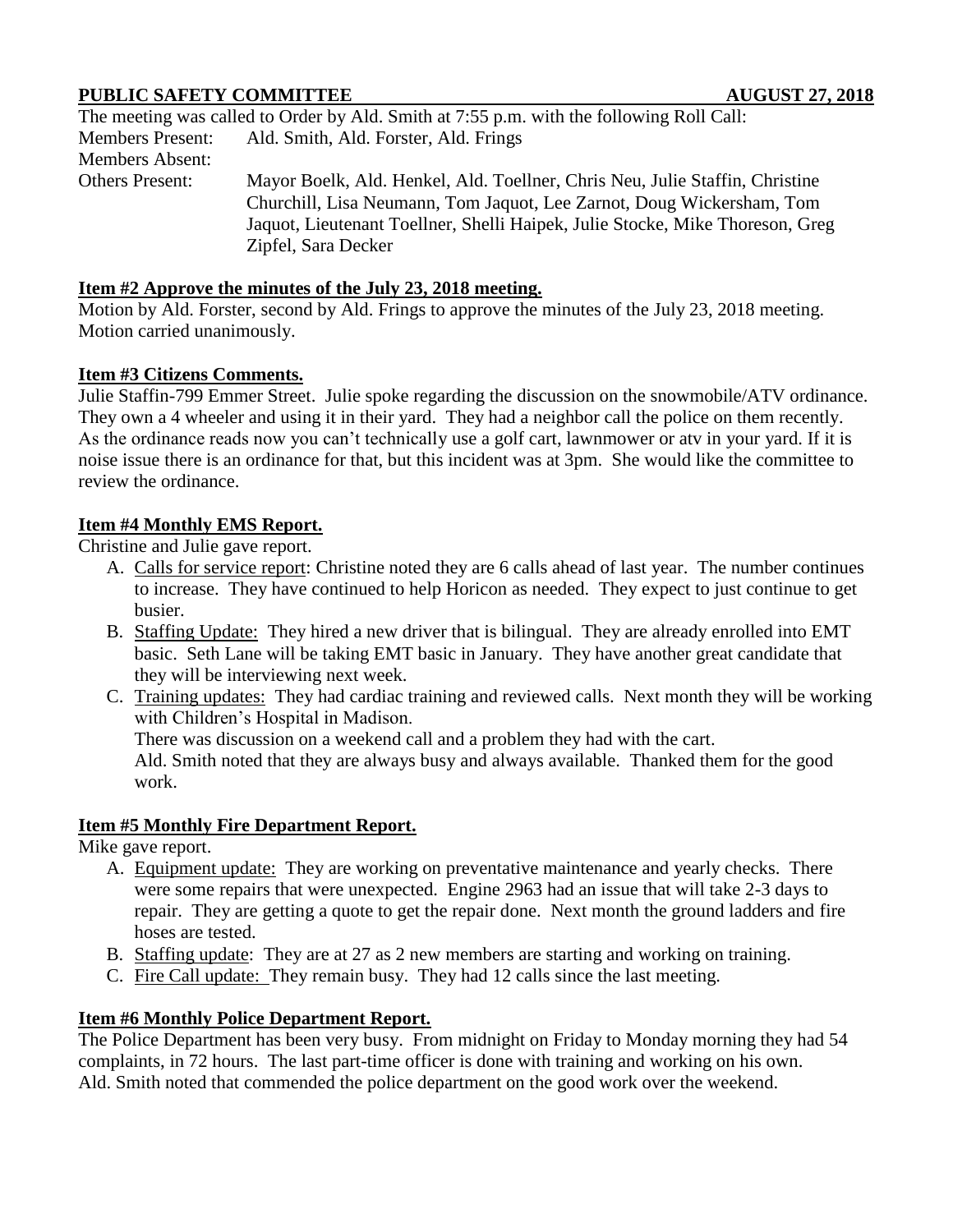# **Item #7 Discuss/Approve Homecoming Bon Fire at the Mayville High School.**

Lee Zarnot, the high school principal requested permission to have a bonfire for homecoming activities. This has been an annual event. The fire will be Thursday, September  $27<sup>th</sup>$ . They are working to make this a safe and fun opportunity for kids and staff. It will start at dark until approx. 8:30 pm. Motion by Ald. Frings, second by Ald. Forster to approve the homecoming bon fire at the Mayville High School. Motion carried unanimously.

#### **Item #8 Discuss/Approve Temporary Class "B" license for Mayville Area Chamber of Commerce, Audubon Days events on Friday through Sunday, October 5-7, 2018.**

Chris Neu noted that most of the activities will be in Foster Park with the bands in a tent behind Napa. Everything went fine last year.

Motion by Ald. Forster, second by Ald. Frings to approve the temporary Class "B" license for Mayville Area Chamber of Commerce, Audubon Days events on Friday through Sunday, October 5-7, 2018. Motion carried unanimously.

# **Item #9 Discuss/Recommend Approval for Class B Liquor/Beer License Application Stocke's Backstreet Cafe, 11 N School St, Julie Stocke, Agent, September 11, 2018 – June 30, 2019.**

There are no issues and they have completed the occupancy application. Motion by Ald. Forster, second by Ald. Frings to recommend approval for Class B Liquor/Beer License Application Stocke's Backstreet Cafe, 11 N School St, Julie Stocke, Agent, September 11, 2018 – June 30, 2019. Motion carried unanimously.

# **Item #10 Discuss with possible action, parking on Highway 67 by cemetery.**

Ald. Olson noted that Old Fashioned Cheese has no where for the employees/visitors to park. They want to extend the parking in front of the cemetery. It was noted that there are currently no parking restrictions. The road is currently closed, so no one should be parking there now. No action on this item.

## **Item #11 Discuss/Approve street closures for Audubon Days.**

Allen Street will be closed for the bed races and Buchanan Street will be closed for the car show on Saturday. Lt. Toellner went through maps with the committees and sent the permit for the parade to the state.

Motion by Ald. Smith, second by Ald. Forster to approve the street closures. Motion carried unanimously.

## **Item #12 Discuss with possible action updating Ordinance 317-2 Firearms and Weapons to include bow-hunting.**

The Mayor has discussed this with the Chief and the state laws have changed, so this is changing the ordinance to comply with the state. The attorney has reviewed the ordinance.

Motion by Ald. Smith, second by Ald. Frings to recommend to Council to update and repeal the original ordinance and introduce a new ordinance for fire arms and weapons to include bow hunting. Motion carried unanimously.

## **Item #13 Discuss with possible action Ordinance 397-13 Snowmobiles and all-terrain vehicles.**

There was discussion on the uses of an ATV in the city. Many use ATV's for home maintenance such as mowing lawn and plowing snow. There are ordinances on noise and public safety. There was discussion on using the ATVs for recreation and children. Lt. Toellner will work with the Attorney on this ordinance.